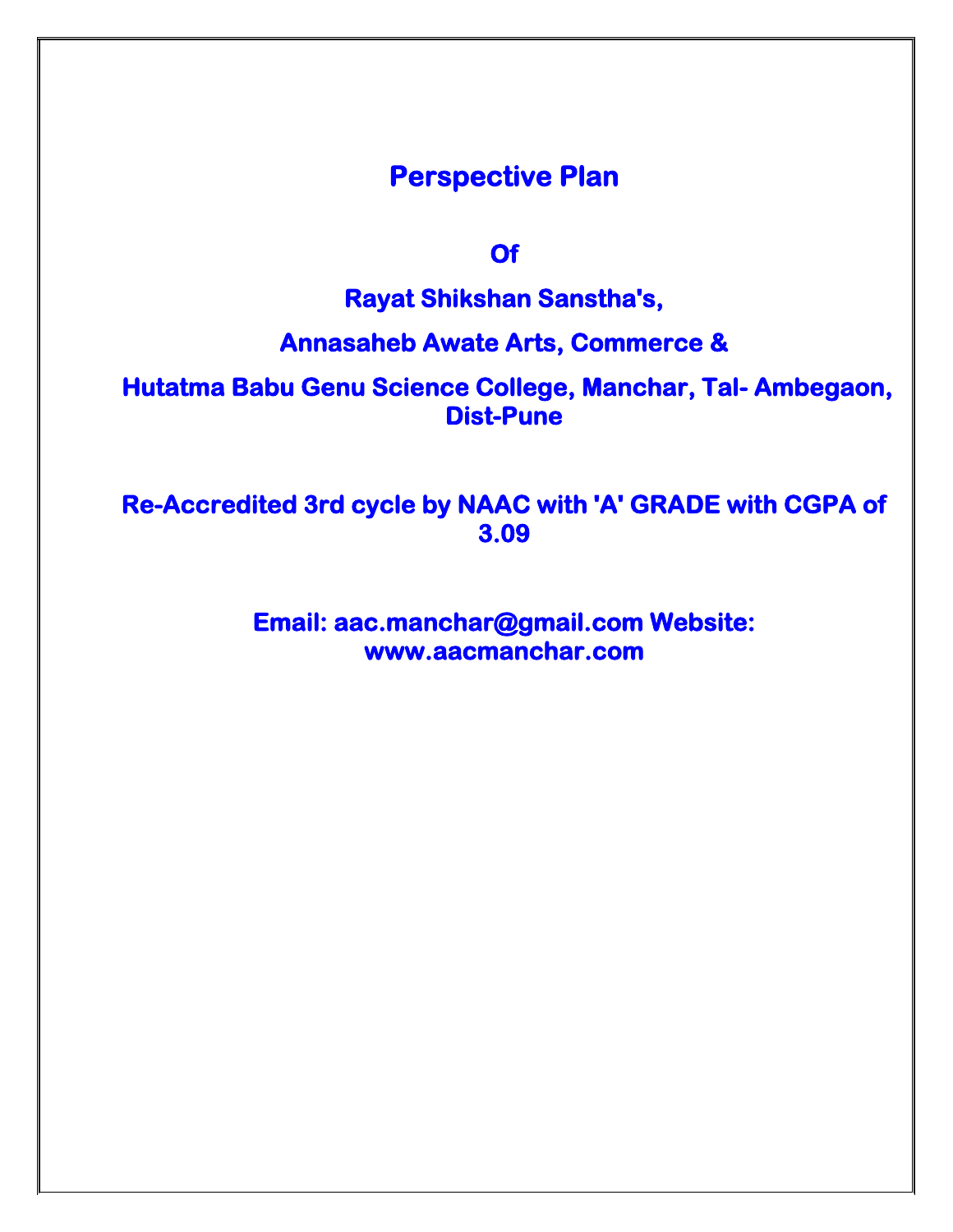#### **Perspective Plan (2017-2022)**

Perspective Plan has been prepared for the period of five years commencing form the academic year 2017 to 2022 by taking into consideration the quality indicators of seven criteria of NAAC. The college IQAC committee, Head of the departments, and the principal, provided the guidelines for preparing the plan. It was discussed thoroughly in the IQAC meetings. Inputs from all stakeholders, their expectations, management policies and goals and objectives of the college have been used as the base in formulating the perspective plan.IQAC always strives to enhance the quality culture in academic and administrative activities in the college and assists to maintain quality culture and create student centric environment in the college. The feedback collected from the students, employees and other stakeholders is analyzed, and the data is adopted for the enhancement quality. IQAC maintains the documentation of various activities leading to quality enhancement at the departmental and faculty level.IQAC plays a vital role in maintaining and enhancing the quality of the institution and suggests quality measures. Feedback from all the stakeholders and the recommendations of the IQAC are taken into consideration and innovations are incorporated in the perspective plan. PBAS based self appraisal of the teachers, encouragement to teachers for research through their involvement and contribution in seminars, conferences at national and international level, establishment of staff academy are some of the measures undertaken on priority basis for quality sustenance and enhancement as a strategy.

Perspective Plan (2017-2022) of Annasaheb Awate College Manchar, Tal-Ambegaon, Dist- Pune Page 2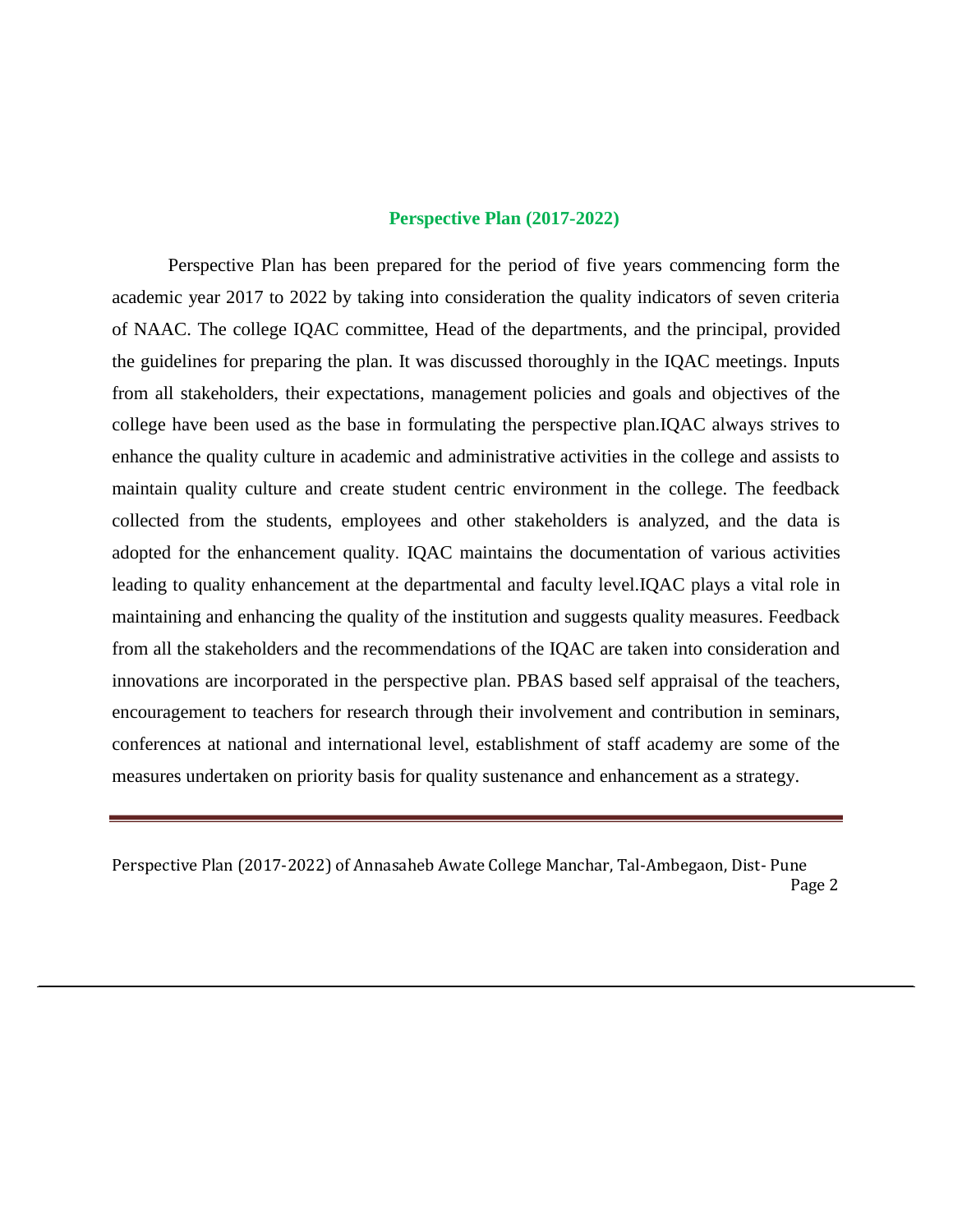The Perspective Plan has been discussed, reviewed and approved in the local managing committee of the college. It is our sincere effort to prepare the framework for our collective efforts directed towards the attainment of our goals. The functions of the IQAC Cell are:

- 1. Development and application of quality benchmarks/parameters for various academic and administrative activities of the institution;
- 2. Facilitate to create learner-centric environment conducive to quality education and faculty maturation to adopt the required knowledge and technology for participatory teaching and learning process;
- 3. To arrange for feedback from students, parents and other stakeholders on quality-related institutional processes;
- 4. a) Dissemination of information on various quality parameters of higher education;

b) Organization of inter and intra institutional workshops, seminars on quality related themes and promotion of quality circles;

c) Documentation of various programmes/activities leading to quality improvement;

d) Acting as a nodal agency of the Institution for coordinating quality-related activities, including adoption and dissemination of best practices;

e) Development and maintenance of institutional database through MIS for the purpose of maintaining /enhancing institutional quality;

f) Nature Quality Culture in the institution;

g) Preparation of the Annual Quality Assurance Report (AQAR) as per guidelines and parameters of NAAC, to be submitted to NAAC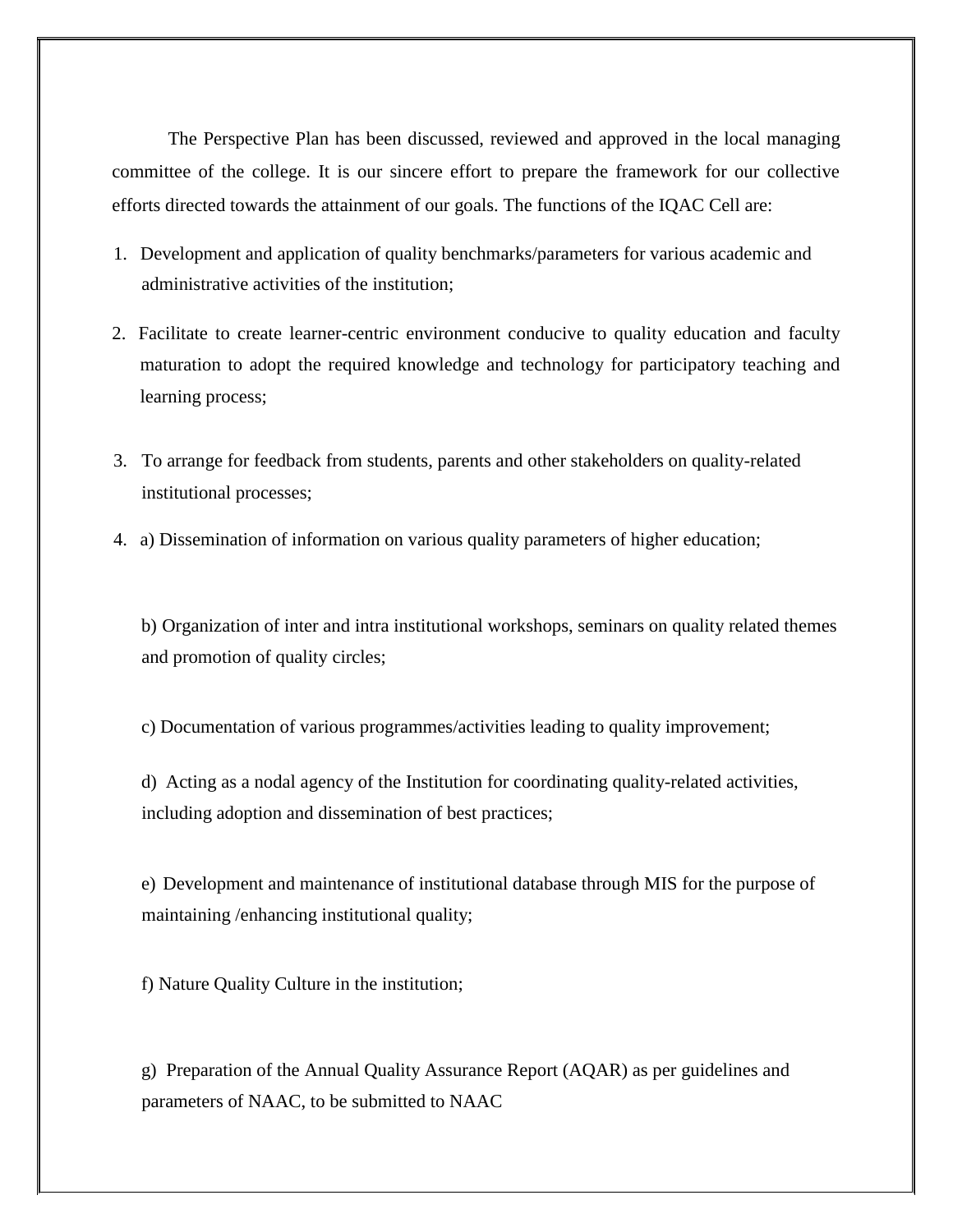# **Perspective /Strategic Plan**

**Of** 

## **Rayat Shikshan Sanstha's,**

## **Annasaheb Awate Arts, Commerce &**

 **Hutatma Babu Genu Science College, Manchar, Tal- Ambegaon, Dist-Pune** 

**Re-Accredited 3rd cycle by NAAC with 'A' GRADE with CGPA of 3.09** 

> **Email: aac.manchar@gmail.com Website: www.aacmanchar.com**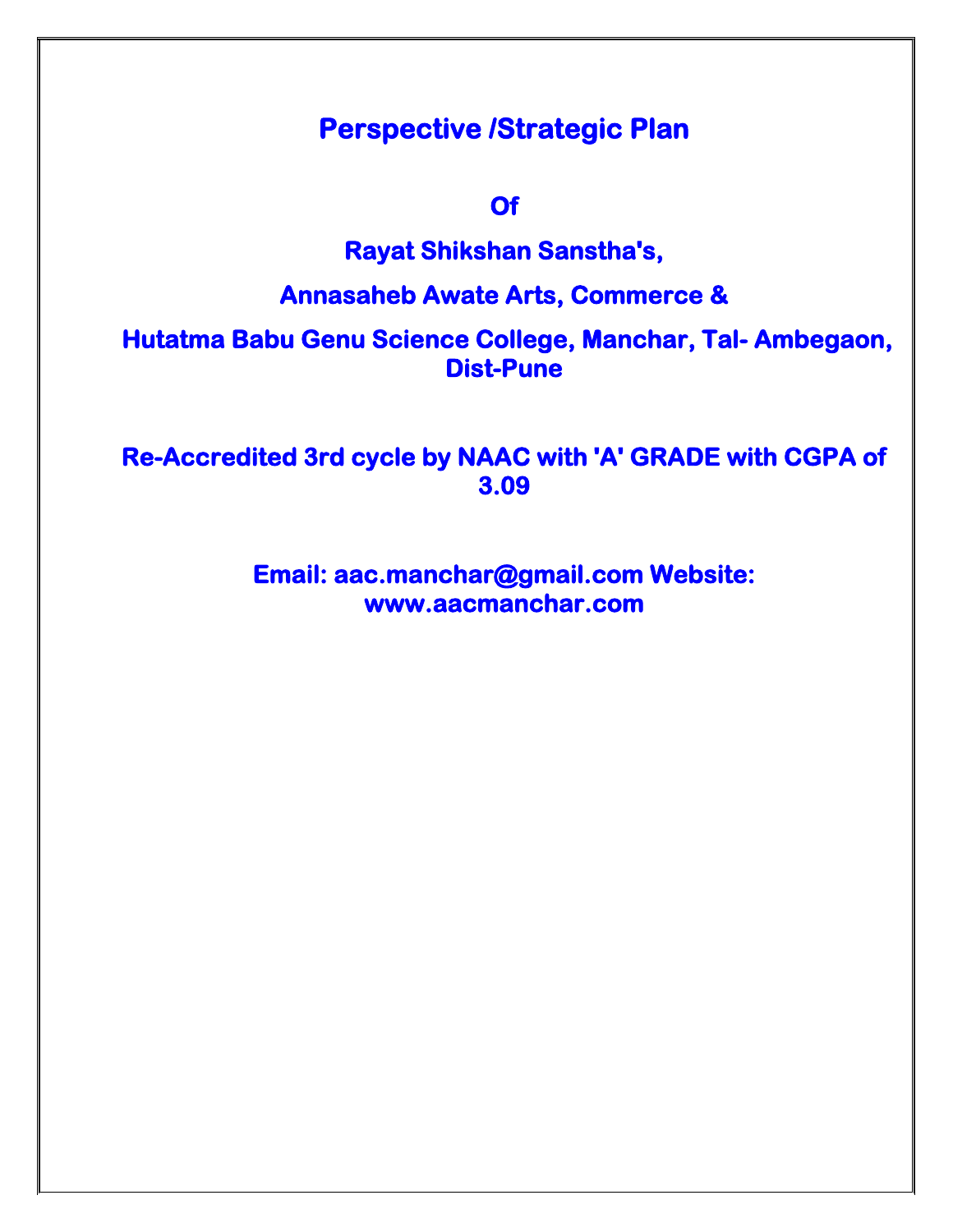College prepared the Perspective/Strategic plan after the NAAC Visit of 3<sup>rd</sup> cycle and by considering the following aspects in tune with the **vision, mission and goals** of the college.

a) To accomplish the recommendations/compliances given by NAAC peer team in 3rd cycle.

#### **VISION**

To generate academic, scientific temper, physical, spiritual, social and cultural values among the students and to make them self-reliant through self-help to be responsible citizens of the world. Education to all to make self reliant citizen to contribute nation though social reformation with inoculation of values and skills.

#### **MISSION**

To impart higher education with multifaceted aspects, excelling the human resources in broader perspectives of national and global context. We are committed to impart higher education through the university formal courses and non-traditional self-financing and short-term-courses for the upliftment of backward, depressed, underprivileged and tribal communities of the region with a view to inculcate values and virtues among the students.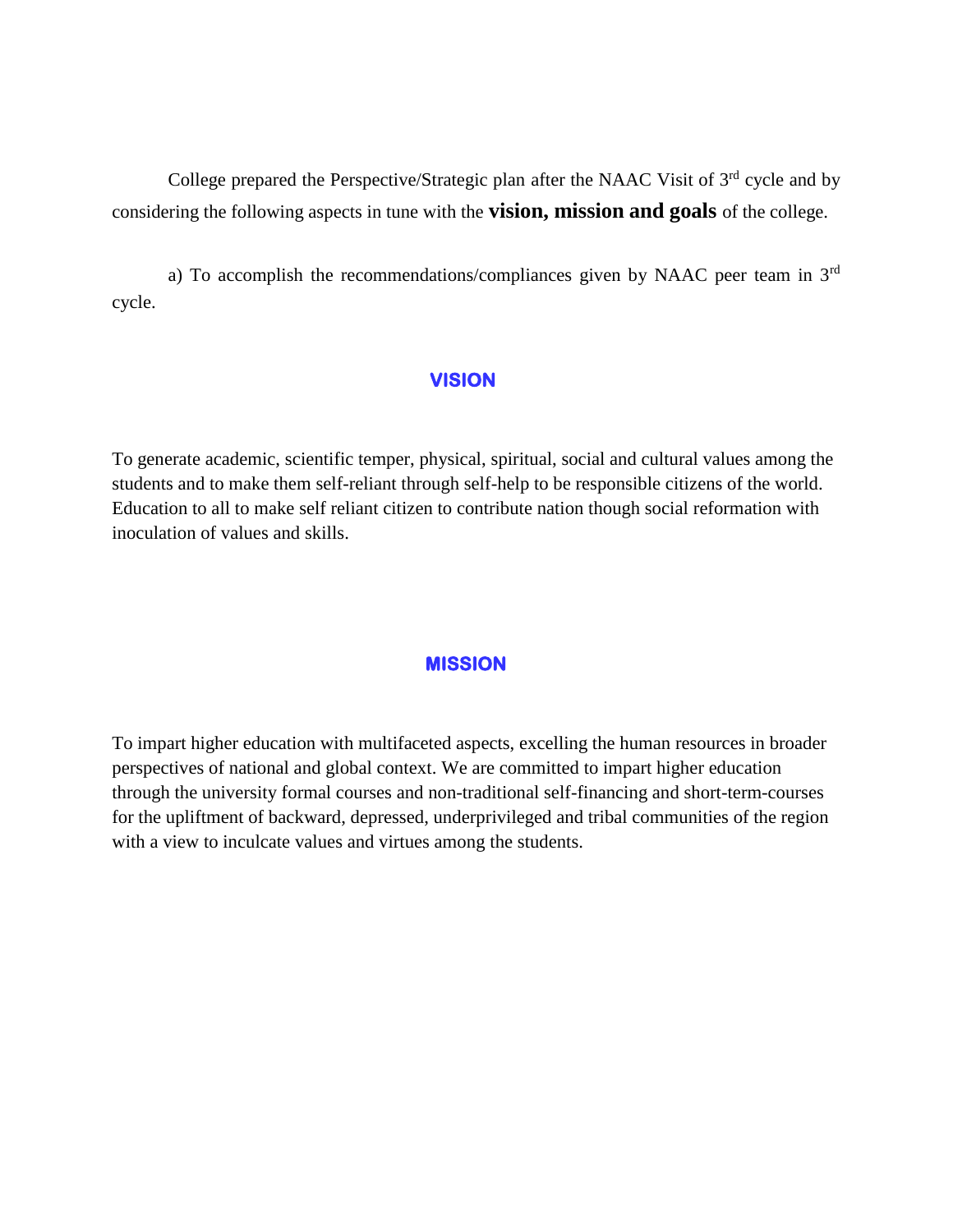### **OBJECTIVES**

**The objectives of Rayat Shikshan Sanstha's Annasaheb Awate Arts, Commerce &** 

### **Hutatma Babu Genu Science College is as follows:**

- To empower the students to deal with social issues.
- To equip the students with tools of modern technology in order to keep pace with time.
- **Provide higher educational opportunities, primarily to the lower classes through the** policy: education at their doors.
- Contributing to national development.
- Fostering Global Competencies among Students.
- Inculcating a Value System among Students.
- Quest for Excellence. Promote a healthy atmosphere, corporate life and welfare of the students, teaching and non teaching staff.
- Use of advanced technology in the field of ICT in teaching, learning and evaluation
- Generate academically, physically, spiritually and sound motivated graduates with awareness of importance of national integration and social responsibilities.
- Develop the overall personality of the student.
- Impart education through self-help and dignity of labour.
- Promote women's education.
- $\blacksquare$  To promote human & moral values among the students.
- To extend benefits of higher education for development of society by associating with local and regional problems.

Perspective Plan (2017-2022) of Annasaheb Awate College Manchar, Tal-Ambegaon, Dist- Pune Page 4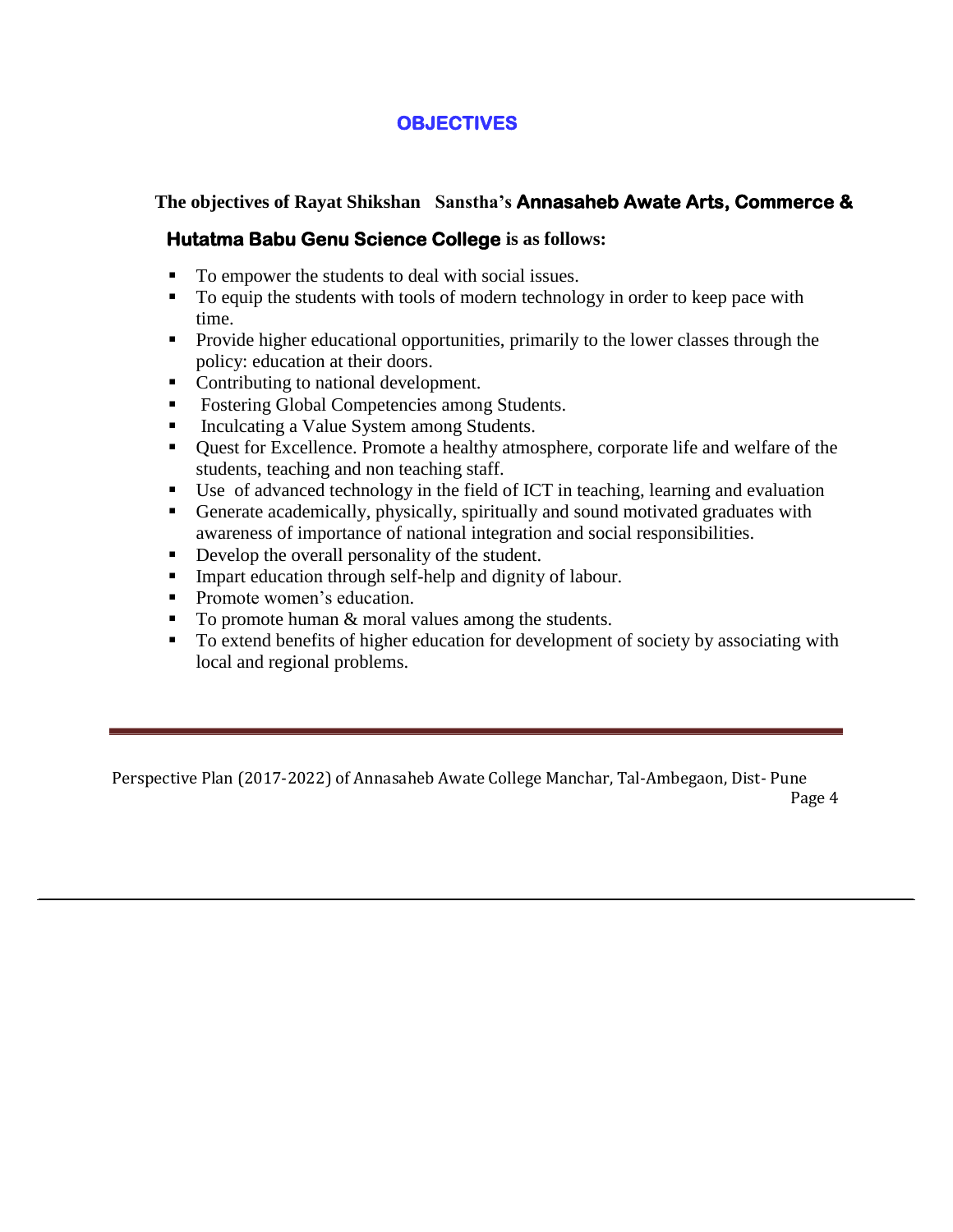The IQAC plays its role to enhance the quality culture in academic and administrative activities in the college and to assist to maintain quality culture in the college with creating a student centric environment. The IQAC of the college has been working effectively for the postreaccreditation quality sustenance measure. All members try their best for the consistent and catalytic improvement in every aspect of college, and channelize all the efforts towards promoting its academic excellence. The College tries its level best to fulfill the compliances asked by the previous peer team. IQAC has collected feedback from students, employees, employers and other stakeholders and used data for the enhancement of quality. It maintains the documentation of various activities leading to quality enhancement at departmental as well as faculty level. The previous AQARs have been sent to NAAC Bangalore. The IQAC carries the benchmarking at the end of the academic year and the future plan is prepared. The feedback from every criterion chairman is discussed and suggestions are taken into account.

#### **CORE Values of Institution.**

- Develop global competencies among students
- Educate students from all strata's of society.
- To induce spirit of research, develop work culture and promote dignity of labour.
- Promoting the Use of Technology. Develop environmental consciousness and eco-friendly campus.
- Enhance sports and cultural activities through various programs.
- Carry out extension and outreach activities.
- Promote skill development programs.
- Encourage students to transform challenges into opportunities, for quest for excellence.
- Effective implementation of Earn and Learn' scheme.
- Support teaching, learning and research with ICT tools & amp; techniques.
- Generate scientific attitude and promote research and scientific temperament through Rayat Vidnyan Parishad, Rayat inspire project etc.
- To channelize creative and academic energies of students towards enabling them to keep pace with the challenges of time.
- To enhance mutual understanding, co-operation and secular outlook of the student community.
- $\bullet$

### **Institutional Strengths**

- Academic schedule is meticulously planned and implemented.
- The average performance of the students is good as compared to University average.
- The botany department of college is an approved Research Center for Ph.D. and M.Phil.and recognized by the University.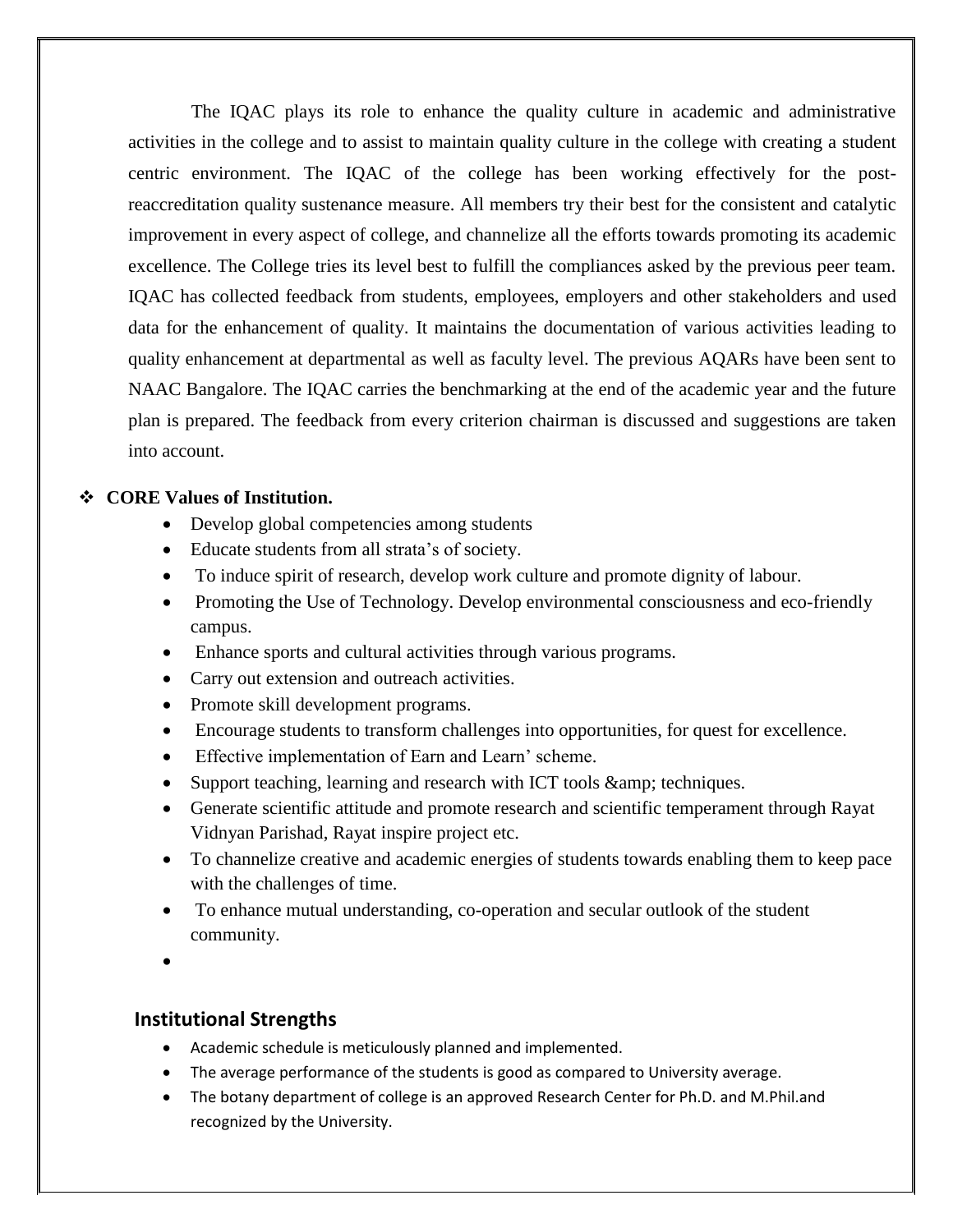- Extension activities such as tree plantation, blood donation, AIDS awareness, Road Safety Abhiyan etc. organized.
- College has collaboration with institutes such as Goverdhan Dairy, Morde Foods for zoological survey of Pune etc.
- Formal feedback mechanism on curriculum exists in the college.
- College ensures publicity and transparency in admission process through website, prospectus, posters, banners and notice board
- Well Developed Lab.
- Supportive, encouraging and efficient Sanstha Management and Administrative set-up"
- Registered alumni. Eco-friendly practices.
- Well-developed sports facilities on the campus for students' physical fitness.
- A Continuous interactions and visits of UPSC and MPSC toppers across the country and state.
- ICT enabled teaching learning process (Sound Infrastructure, ICT enabled classrooms)
- Renowned scientist, academicians, social workers, feminists, educationists, diplomats, professionals, entrepreneurs, industrialist, actors, etc. guided the students.
- A large number of girl students and special measures are taken for girl safety.
- Imparting skills through career-oriented courses for global competencies.
- University rankers and the college results are higher than university results.
- Workshop on restructuring syllabi and organization of two International Conferences.
- Continuous augmentation and up-gradation of existing infrastructure and creation of new infrastructure with the support of parent institute.
- Developed Central library as a learning resource with digital depository system and computerization.
- Academic records, such as calendar of events, teaching plans and evaluation schedules are maintained.
- Skill based oriented and skill based development programmes are introduced.
- The issues of gender, environmental education, ICT & amp; Human rights are include in curriculum.
- Remedial coaching for slow learners.
- Financial support to needy students.
- DST assistance under FIST
- Involvement of students in various committees.
- Adequate representation of faculty in the Management.
- Community-oriented activities are undertaken to build relationships and participation of Students in Sports, NCC, NSS activities as well as cultural events.
- Opportunities to enhance soft skills and to develop competencies through add on and short term courses Institution signed the MOUs and established collaborations with reputed organizations and institutions.
- The class room facilities with ICT tools have improved

### **Best Practices :**

- Earn and Learn Scheme
- Rayat Vidnyan Parishad/Inspire/Avishkar
- Mentor Mentee Scheme Competitive Exam Guidance Centre
- Continuous upgradation in Curriculum Design and Development (BCUD, UGC, DST, Self funding)
- Organization of National International conferences, workshops as a part of extension activities and research guidance to school students.